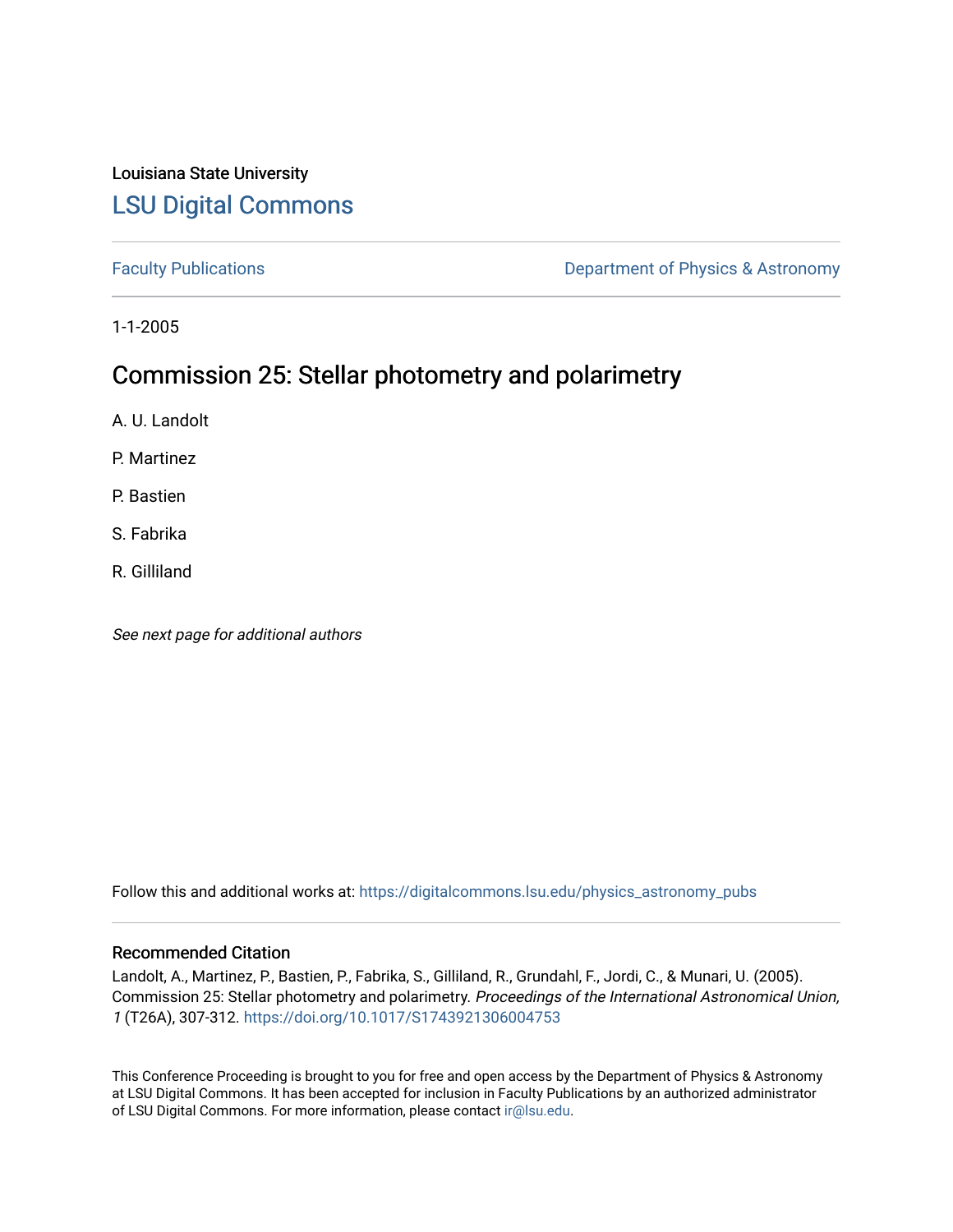### Authors

A. U. Landolt, P. Martinez, P. Bastien, S. Fabrika, R. Gilliland, F. Grundahl, C. Jordi, and U. Munari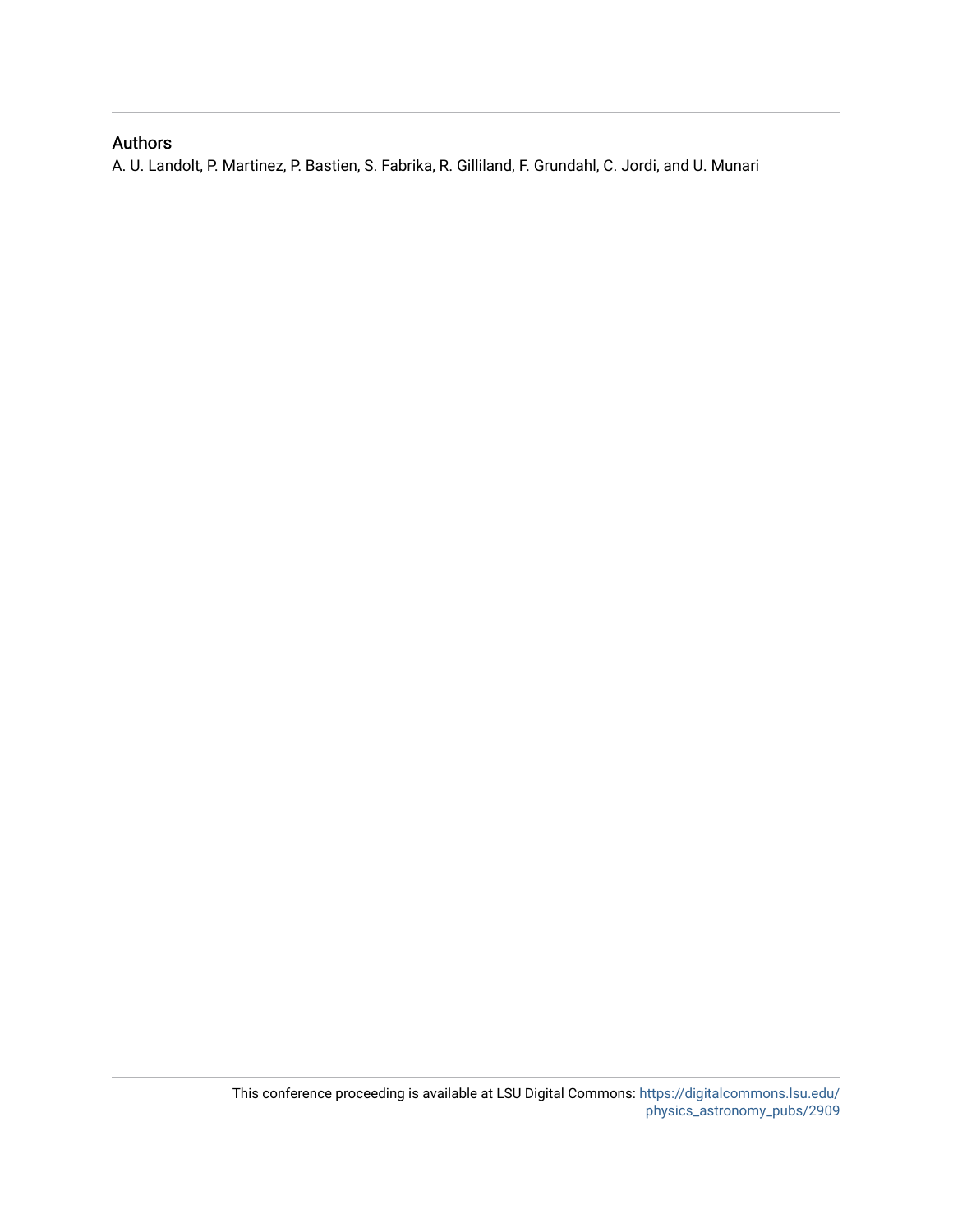# **Commission 25: Stellar Photometry and Polarimetry**

### **PRESIDENT: A. U. Landolt VICE-PRESIDENT: P. Martinez ORGANIZING COMMITTEE: P. Bastien, S. Fabrika, R. Gilliland, F. Grundahl, C. Jordi, and U. Munari**

**Abstract.** Even a brief glance at astronomical journals indicates the breadth and depth of observational projects making use of photometric and polarimetric techniques. Examples of ongoing photometric and polarimetric research as related by Commission Members follows. I thank the Commission Members, acknowledged below, for their input.

**Keywords.** Photometry, Polarimetry

#### **1. Photometry**

#### 1.1. The Strömvil system

Straižys and Philip write that the Strömvil 7-color system, consisting of four pass bands of the Strömgren system and three pass bands of the Vilnius system, has been calibrated in  $T_{\text{eff}}$ , log g and [Fe/H] using photoelectric photometry of about 800 stars with known physical parameters (Kazlauskas *et al.* (2005)). Strömvil photometry of these stars was obtained in 2002–2005 with the University of Arizona 1.5 m telescope with support from an AAS Chretien Grant awarded to V. Straižys. Also in the Strömvil system, R.P. Boyle and A.G.D. Philip have obtained high precision CCD photometry of the open cluster M 67, containing the primary set of standards. They also have obtained Strömvil CCD observations in several globular clusters. The effect of the scattered light in the VATT telescope on flat-fielding was investigated and eliminated by a special blocking device. Now the CCD field corrections are of the order of 1% only. Observations of globular clusters of the southern hemisphere were started at Casleo in Argentina (Philip and Pintado). The suggestion is made that the Strömvil system will prove of importance for use at the large survey telescopes currently being designed. These telescopes include LSST and VST, and space survey telescopes, like Gaia (Straižys  $et \ al. (2004)$ ).

#### **References**

Kazlauskas A., Straižys V., Boyle R.P., Philip A.G.D. et al. 2003, *Baltic Astron.*, 12, 491 Kazlauskas A., Straižys V., Philip A.G.D., Boyle R.P. et al. 2005, Baltic Astron., 14, in press Philip A.G.D., Boyle R.P., Straižys V., Kazlauskas A. 2003, *Baltic Astron.*, 12, 471

- Straižys V., Philip A.G.D., Lazauskaite R. 2004, in *Wide-Field Imaging From Space*, Berkeley, 2004 May 16–18
- *Stellar Photometry: Past, Present and Future*, 2003 September 17–20, Vilnius (Celebrating the 250th anniversary of the Astronomical Observatory of Vilnius University). Proceedings, including 40 papers, are published in Baltic Astronomy, vol. 12 no. 4, 2003, eds. J. Sudžius, V. Straižys, A.G. Davis Philip.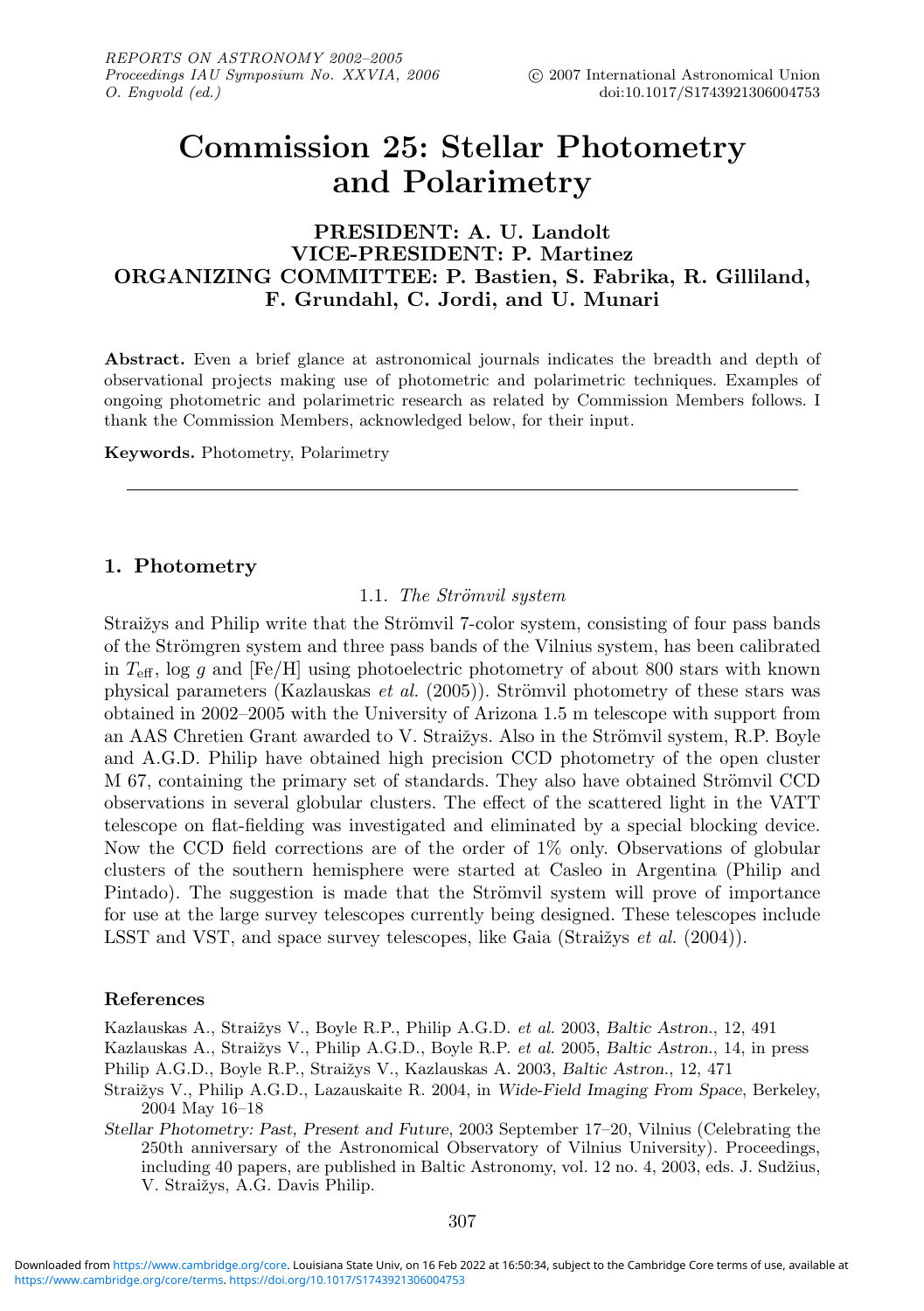#### 308 A. U. Landolt

#### 1.2. The Vilnius system

Straizys writes that applications of the Vilnius 7-color system have been directed mostly to the investigation of dark clouds, star-forming regions and open clusters. The following dark-cloud areas were investigated: the Aquila-Serpens Milky Way Rift (Straižys et al. 2002a,c, 2003a), the dark cloud separating North America and Pelican nebulae (Laugalys  $&$  Straižys 2002), Barnard 1 dark cloud in Per (Cernis  $&$  Straižys 2003), dark clouds at the Cam and Per border (Zdanavičius & Zdanavičius 2002, 2005a,b), Aries dark cloud (Kazlauskas *et al.* 2002; Straižys, Černis *et al.* 2002b; Straižys, Zdanavičius *et al.* 2004). The areas of the following open clusters were investigated: NGC 1750/58 (Straižys *et al.*) 2003b), M67 (Laugalys *et al.* 2004), NGC 2395 (Zdanavičius *et al.* 2004), NGC 1647 (Zdanavičius *et al.* 2005c). Other works: KA10 area of the MEGA proper motion program (Bartašiute 2003), metal-deficient dwarfs (Lazauskaite *et al.* 2003), Population II visual binaries (Bartkevičius  $\&$  Gudas 2002, 2003). A new calibration of the Vilnius system in terms of the physical parameters of stars is in progress. For this aim about 800 stars with well known temperatures, gravities and metallicities have been observed (Kazlauskas et al. 2005).

Multicolor photometry remains one of the main sources for discovery of stars with different spectral peculiarities in their spectra. By subsequent spectral observations a number of interesting stars have been discovered in the areas of the North America and Pelican nebulae, Taurus, Perseus, Serpens and Camelopardalis dark clouds and starforming regions (Straižys, Corbally *et al.* 2002d; Straižys, Zdanavičius *et al.* 2004; Corbally, Straižys 2005, in preparation).

#### **References**

Bartašiute S. 2003, Baltic Astron., 12, 381 Bartkevičius A., Gudas A. 2002, Baltic Astron., 11, 153 Bartkevičius A., Gudas A. 2003, Baltic Astron., 12, 618 Černis K., Straižys V. 2003, Baltic Astron., 12, 301 Kazlauskas A., Černis K. *et al.* 2002, Baltic Astron., 11, 219 Kazlauskas A., Straižys V. et al., 2005, Baltic Astron., 14, in press Laugalys V., Straižys V. 2002, Baltic Astron., 11, 205 Laugalys V. et al. 2004, Baltic Astron., 13, 1 Lazauskaite R. et al. 2003, Baltic Astron., 12, 547 Straižys V., Bartašiute S., Černis K. 2002a, Baltic Astron., 11, 417 Straižys V., Černis K. *et al.* 2002b, Baltic Astron., 11, 231 Straižys V., Černis K., Bartašiute S. 2002c, Baltic Astron., 11, 321 Straižys V., Černis K., Bartašiute S. 2003a, A&A, 405, 585 Straižys V., Corbally C.J. et al. 2002d, Baltic Astron., 11, 261 Straižys V., Kazlauskas A. et al. 2003b, Baltic. Astron., 12, 323 Straižys V., Zdanavičius J. et al. 2004, BAAS, 36, 1439 Zdanavičius J., Zdanavičius K. 2002, Baltic Astron., 11, 441 Zdanavičius J., Zdanavičius K. 2005a, Baltic Astron., 14, 1 Zdanavičius J., Zdanavičius K. et al. 2004, Baltic Astron., 13, 555 Zdanavičius J., Zdanavičius K., Straižys V. 2005b, Baltic Astron., 14, 31

Zdanavičius J., Straižys V. et al. 2005c, Baltic Astron., 14, 179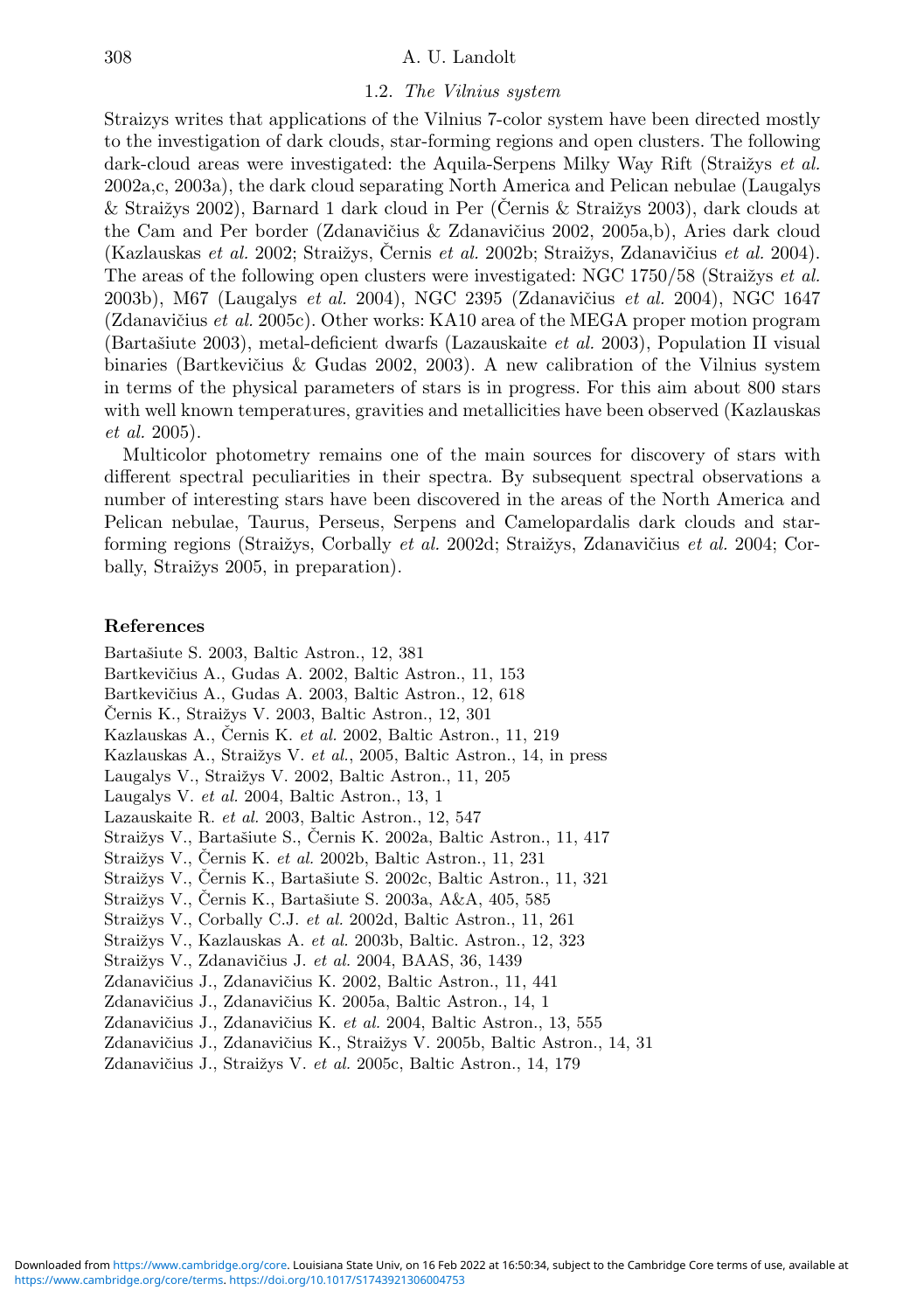#### 1.3. The "Gaia" orbiting observatory

Straižys writes on an upcoming application of photometry. ESA in 2011 is planning to launch an orbiting observatory "Gaia" for an astrometric, photometric and spectral survey of one billion stars down to  $V = 20$  mag. In 2004 December the photometry and classification working groups of the "Gaia" project finished the selection of optimum passbands for the two photometric systems for "Gaia". One is a broad-band system with the central wavelengths of 5 passbands at 431, 556, 655, 768 and 916 nm. The other is a medium-band system with the central wavelengths of 14 passbands at 326, 379, 395, 410, 467, 506, 515, 549, 656, 716, 747, 825, 861 and 965 nm. The broadband system will be used for a crude classification of stars down to 20th mag in the absence of interstellar reddening. The medium-band system will be used for classification (parametrization) of stars down to 17–18 mag in temperatures, gravities and metallicities in the presence of interstellar reddening. The reddening will be determined together with stellar physical parameters for the majority types of stars. The system also will allow the identification of many types of unresolved binaries, emission-line stars, carbonrich stars, white dwarfs, etc. Two passbands will measure the abundances of Ca and Mg, elements of the alpha-process. The system has been verified by a "blind testing", in which several groups of experts have made parametrization of the unknown set of star models of different temperatures, gravities, metallicities and reddenings, including a number of quasars of different types and red-shifts. More about the "Gaia" systems see in http://gaia.am.ub.es/PWG/index.html.

#### 1.4. UBV RI Broad Band Photometry

Landolt continues work on UBVRI sequences around the sky centered roughly at +45 and −45 degrees declination, as well as enhancing sequences already published at the celestial equator. The stars in these sequences reach about  $V = 16$ . The two papers describing the enhanced sequences at the celestial equator and the new sequences at −45 degrees declination are in the writing stage. There will be some dozens of enhanced colors and magnitudes as well as additional new standard stars in the equatorial region. The sequences around the sky centered at −45 degrees declination contain about 100 stars. Initial data for the photometric sequences around the sky centered at  $+45$  degrees declination were obtained at Kitt Peak National Observatory a number of years ago prior to the retirement of appropriate photometric equipment. The observational photometric data necessary to complete these sequences are in the process of being obtained at the Lowell Observatory.

#### 1.5. Photometry at Yunnan Observatory

Sheng-Bang Qian writes that several small telescopes, for example the 1.0-m telescope at Yunnan Observatory, are being used to do time-series multiple-band photometric studies of close binaries. A 2.4-m robotic telescope will be built at Yunnan Observatory's LiJiang station by the end of the year 2005, and will be equipped with a wide-field CCD camera, a quick-read CCD camera, and a 16-channel photoelectric photometer. The new telescope will be used to study and search for variable stars in galactic star clusters and in the vicinity of external galaxies.

The type of close binaries under study include chromospherically active binaries (RS CVn-type), Algol-type eclipsing binaries, near contact binaries and overcontact binary systems (W UMa-type).

Current projects include a search for unseen third bodies in close binaries and its implications in the evolutionary link of close binary stars, the formation and dynamical evolution of overcontact binaries, and the merger of deep, low-mass ratio overcontact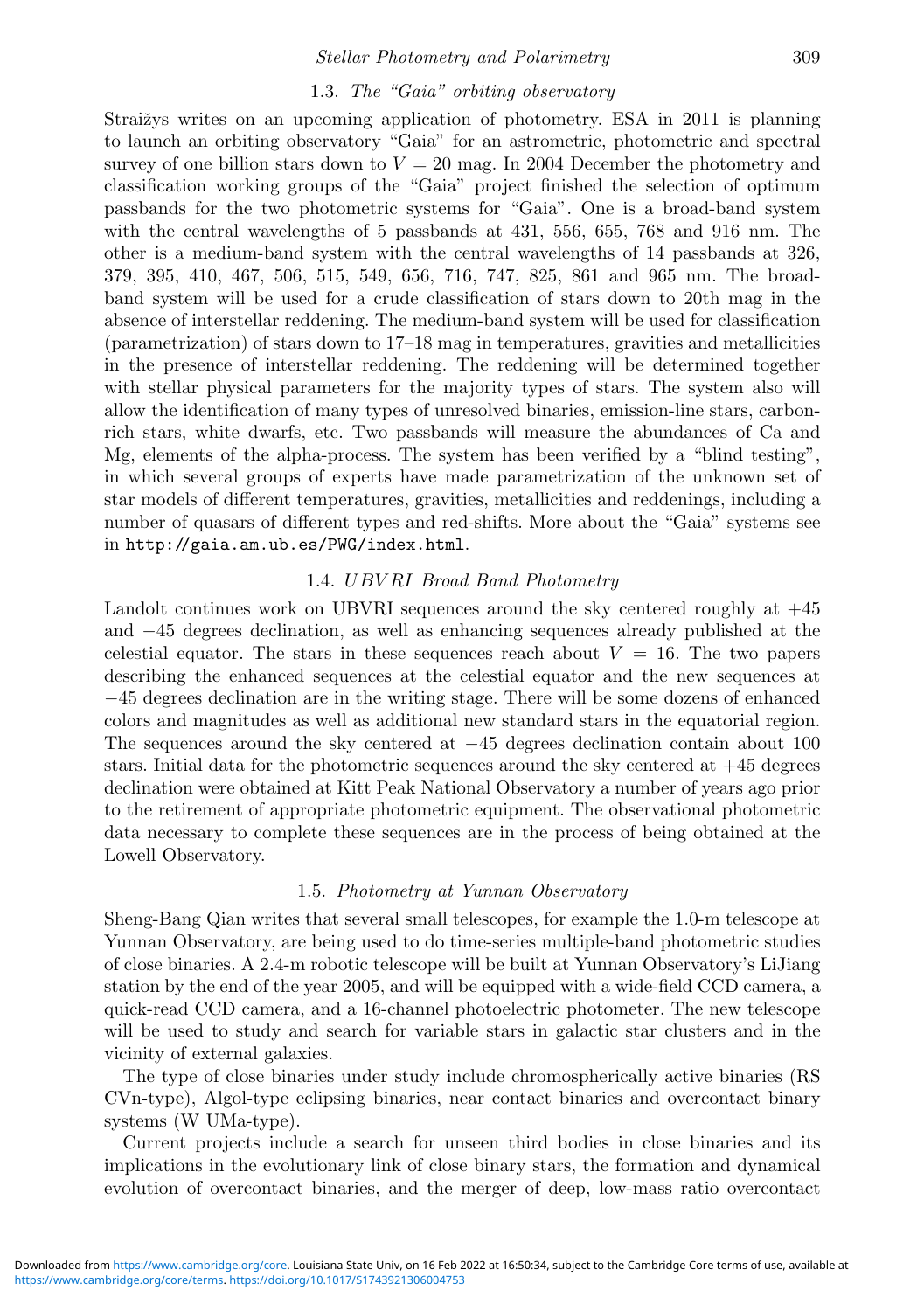binary stars and the formation of single rapid rotating stars. Qian's group also has undertaken the long-term photometric monitoring of selected close binary stars.

#### **References**

Li Yan, Qian, S.-B., 2005, ASPC 335, 245 Qian, S.-B. et al., 2005, AJ 130 1206 Qian, S.-B. and Yang, Y.-G., 2005, MNRAS 356, 765 Qian, S.-B. et al., 2005, AJ 129, 1686 Qian, S.-B. et al., 2005, AJ (in press) Qian, S.-B. et al., 2005, APJ (in press) Yang, Y.-G., Qian, S.-B. et al., 2005, AJ (in press) Yang, Yuan Gui, Qian, S.-B. et al., 2005, ApSS (in press) Zhu Living, Qian, S.-B. et al.,  $2005$ , AJ (in press) Zhu Liying, Qian, S.-B. et al., 2005, ApSS (in press)

#### **2. Polarimetry**

#### 2.1. Instrumentation

The Canada-France-Hawaii Telescope has commissioned a new spectro-polarimeter called ESPaDOnS. It is a cross-dispersed echelle spectrograph with polarizing optics (a very enhanced version of an instrument named Musicos at the Bernard Lyot Telescope in France at Pic-du-Midi). The new spectrograph can obtain spectra in all four Stokes parameters from 3700 Å to 1.05  $\mu$ , with resolving power 68,000 (in polarimetric mode). It has been used in mid year 2005 by several groups and works splendidly. The instrument Web page is http://webast.ast.obs-mip.fr/magnetisme/espadons.html.

#### 2.2. Polarimetry Studies

Tinbergen writes that he has been working on polarimetric instrumentation for large telescopes, in particular for interferometry using full polarization and for using single telescopes like VLT and OWL to detect exoplanets by exploiting the high linear polarization of scattered light. He writes that in the coming decade, the astronomical community may expect to see significant new applications in visual/near-IR (imaging and spectro-) polarimetry. Astronomical awareness of polarization keeps growing and the large telescopes provide the necessary photon streams. New paradigms are being developed for full-polarization interferometry and for precision polarimetry with Nasmyth and similar telescopes.

R. H. Koch writes that he and D. Clarke (Glasgow) have in press in the Observatory a paper which reports on more than 900 color-filtered linear polarization measures obtained from 1967 through 1996 at the Flower and Cook Observatory. They have lowered the upper limits of polarization for 35 stars and it is possible that 8 of them have small nonzero polarizations. The remaining 27 objects show zero polarization within the errors of measurement.

#### 2.3. General Comments on Polarimetry

John Landstreet graciously provided the following summary paragraphs, and writes:

Optical and infrared broadband point-source and imaging polarimetry (excluding spectropolarimetry from this brief survey) during the past triennium has two striking characteristics: a wide variety of exciting new polarimeters is being developed in combination with other techniques such as adaptive optics, and the variety of stellar objects studied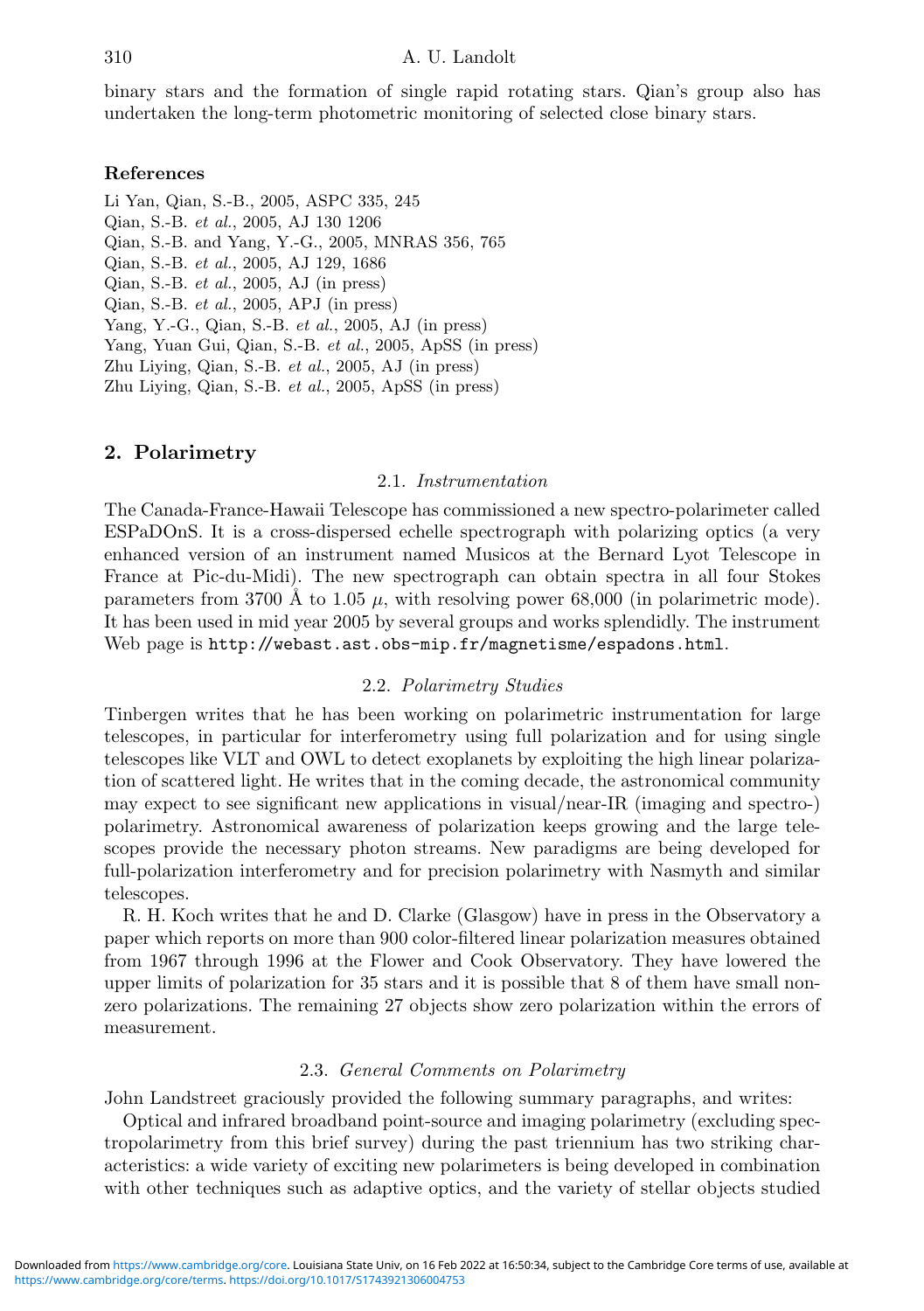covers most of the HR diagram. The use of polarimetry to probe the physical state of astrophysical objects appears to be becoming more and more widespread. The paragraphs below offer just a representative sample of activity from the past three years.

On the instrumental side, polarimetry is increasingly becoming possible on very small angular scales. Tamura *et al.* (2003) report the development of a near-IR polarimeter for the Subaru 8-m telescope, which is being used with the stellar coronagraphic imager with adaptive optics to obtain high-contrast images of faint objects near bright ones. Similarly, a near-IR imaging polarimeter is being used with the Lick Observatory laser guide star adaptive optics to detect faint light scattered from circumstellar material near Herbig AeBe stars (Perrin *et al.* 2004); since this light is polarized (by scattering) while the seeing speckles from the central star are not, differencing two orthogonally polarized images can reveal the faint scattered light. To achieve even higher angular resolution, long baseline optical interferometry is combined with polarimetry at the Sidney Stellar Optical Interferometer to study the circumstellar material around Mira-like red variable stars.

There are also very interesting instruments being developed which combine polarimetric capability with other modes of observation, a type instrument pioneered by the ESO VLT's FORS1. An example is Mimir, a combination near-IR imager, spectrometer and polarimeter for the Perkins Telescope (Clemens et al. 2004). Another instrument of this type is TRISPEC, which allows simultaneous three-band (optical and two IR bands) imaging or spectroscopy combined with polarimetry (Watanabe et al 2005).

The Wisconsin Ultraviolet Photo-Polarimeter Experiment (WUPPE) was flown on two space shuttle missions, in 1990 and in 1995. All the observations obtained from these two missions are now available from the Vizier On-line Data Catalog  $VI/105$  (Nordsieck *et al.*) 2002).

The range of objects for which polarimetry provides useful constraints is extremely large. A representative sample of some of the kinds of objects observed in the last triennium has to include a number of observations of very young stellar objects. In addition to the observations of Herbig AeBe stars mentioned above, Maheswar et al. (2002) present linear polarization observations of a number of Herbig AeBe stars known either to be in binary systems or to have bipolar outflows. Near-IR imaging polarimetry of some lowmass young stellar objects in Oph and Tau is reported by Lucas et al. (2003). Outflows from luminous young stellar objects are studied with near-IR imaging polarimetry by Jones et al. (2004).

Among more evolved objects, 11 years of linear polarimetry has recently been reported of the optical radiation from the Mira variable R Lep by Raveendran (2002). Study of two Mira variables with the Sydney University Stellar Interferometer (mentioned above) in linearly polarized light has made it possible to separate the circumstellar dust scattering envelope from the bright central star (Ireland *et al.*, 2005).

Magnetic white dwarfs continue to be observed polarimetrically in continuum bands. Beuermann & Reinsch (2002) report high-time resolution, broad-band circular polarimetry of the magnetic white dwarf LP 790-29. They find no periodicities in their data and exclude rotation periods between 4 s and 1.5 hr.

Going to even more compact objects, the double pulses from the optical pulsar PSR  $B0656 + 14$  have been observed in ten phase-resolved bins. The radiation in the bridge between the two pulses is apparently 100% polarized, but unpolarized during the rest of the cycle (Kern et al. 2003).

This is not more than a roughly representative survey of recent results; it demonstrates the vibrancy and value of this instrumental technique.